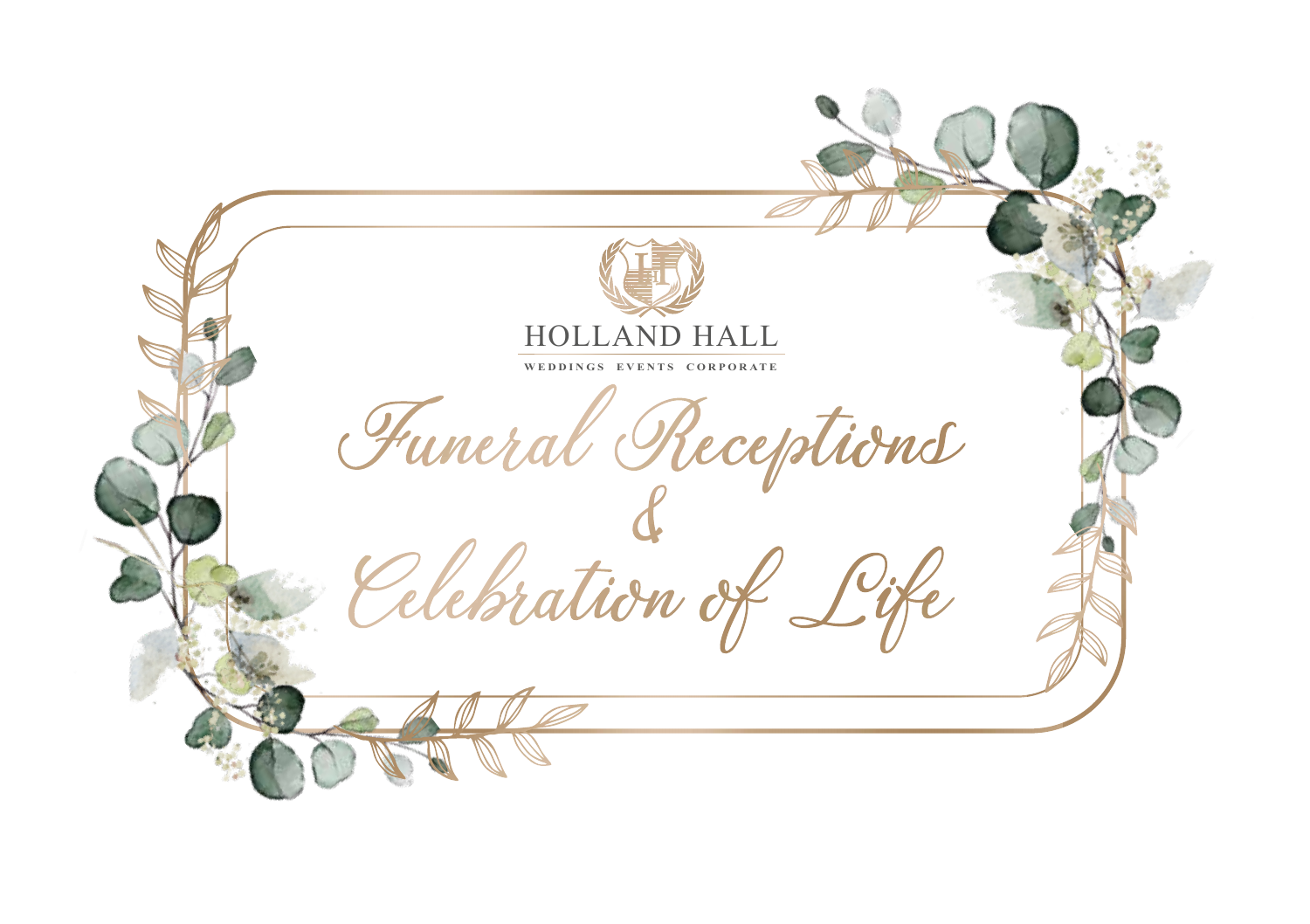You and your loved ones are at the heart of everything we do.



**HOLLAND HALL**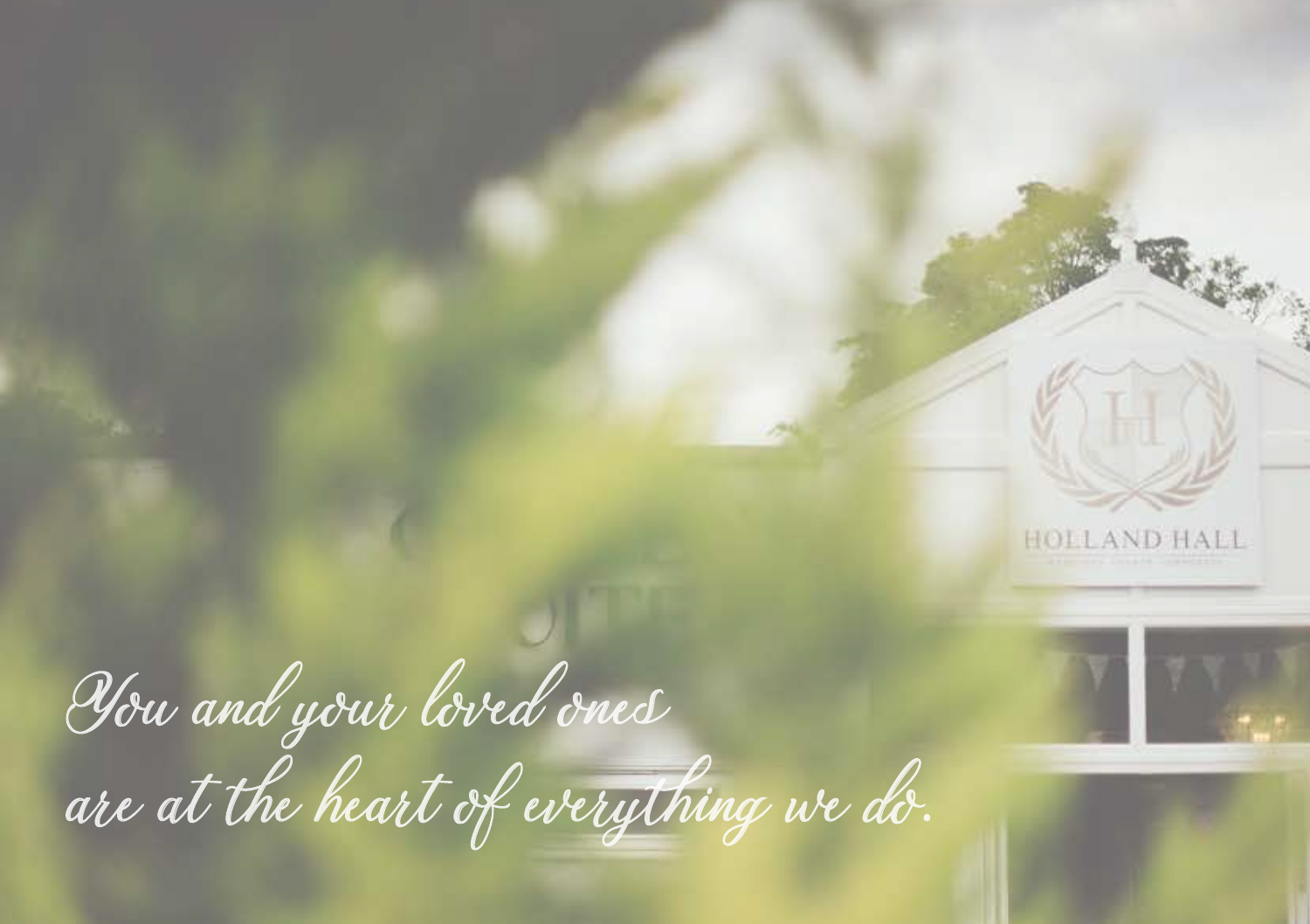

Holland Hall is an historic, Grade II listed Manor House based in private and tranquil grounds surrounded by the Lancashire countyside.

Our *Services* 

From the moment of enquiry our compassionate and experienced team will take care of all arrangements, ensuring everything is handled with the utmost sensitivity and professionalism. With beautifully-appointed function suites, natural light and space, Holland Hall offers a range of services to create a personal and fitting tribute, celebrating the life of your loved one.

Should you have any enquiries, please do not hesitate to contact a member of our team.

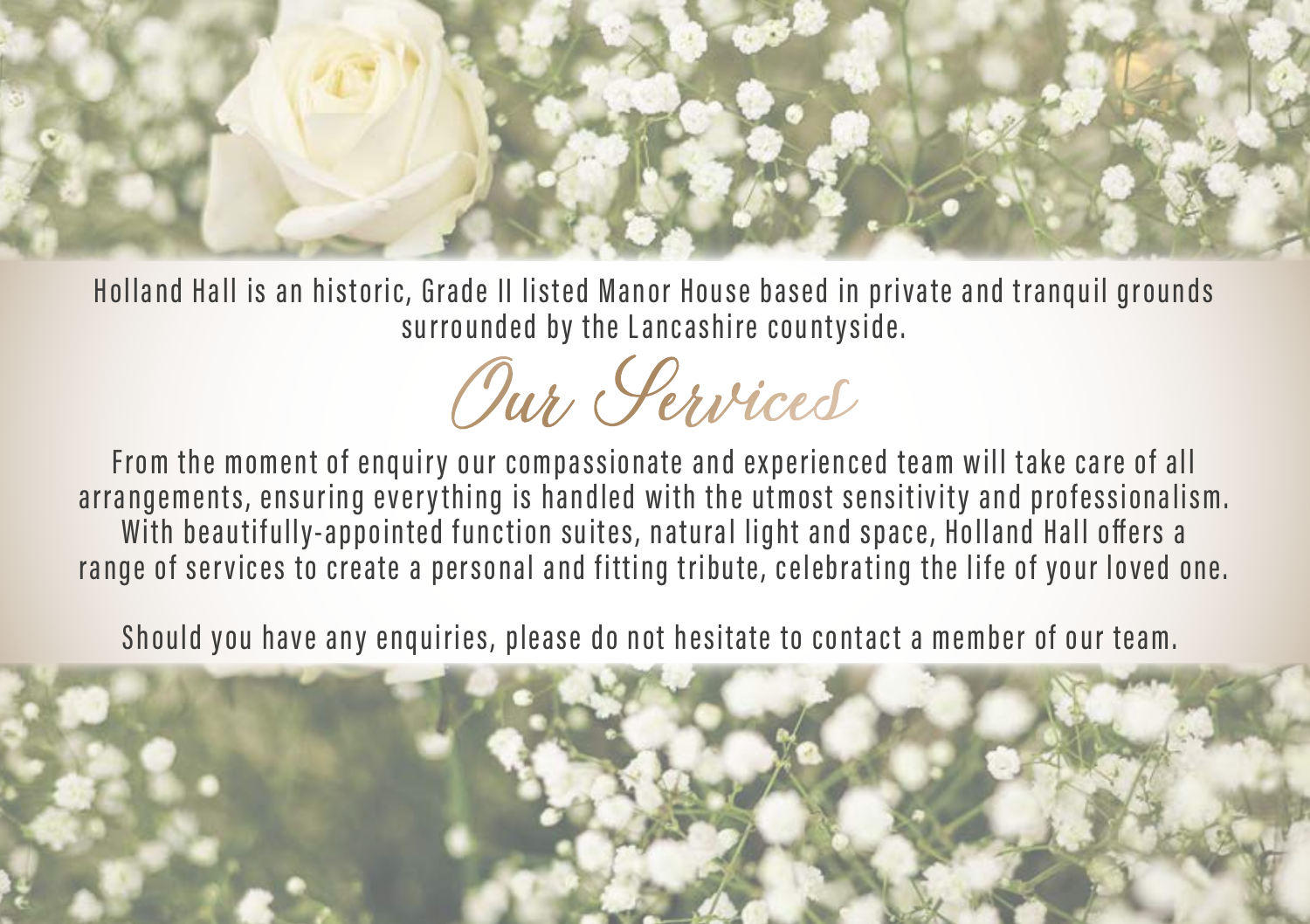

Bespoke Menus Tailored to you

Our Executive Chef has created some delicious menus for you to choose from. All of our ingredients are locally sourced and prepared here at Holland Hall with careful consideration to any dietary requirements.

Please speak to our Events Co-ordinator regarding Menu Choices & Portions.

For any enquires contact us by email info@hollandhall.co.uk Alternatively, if you would prefer to call us or to arrange an appointment, call 01695 624426

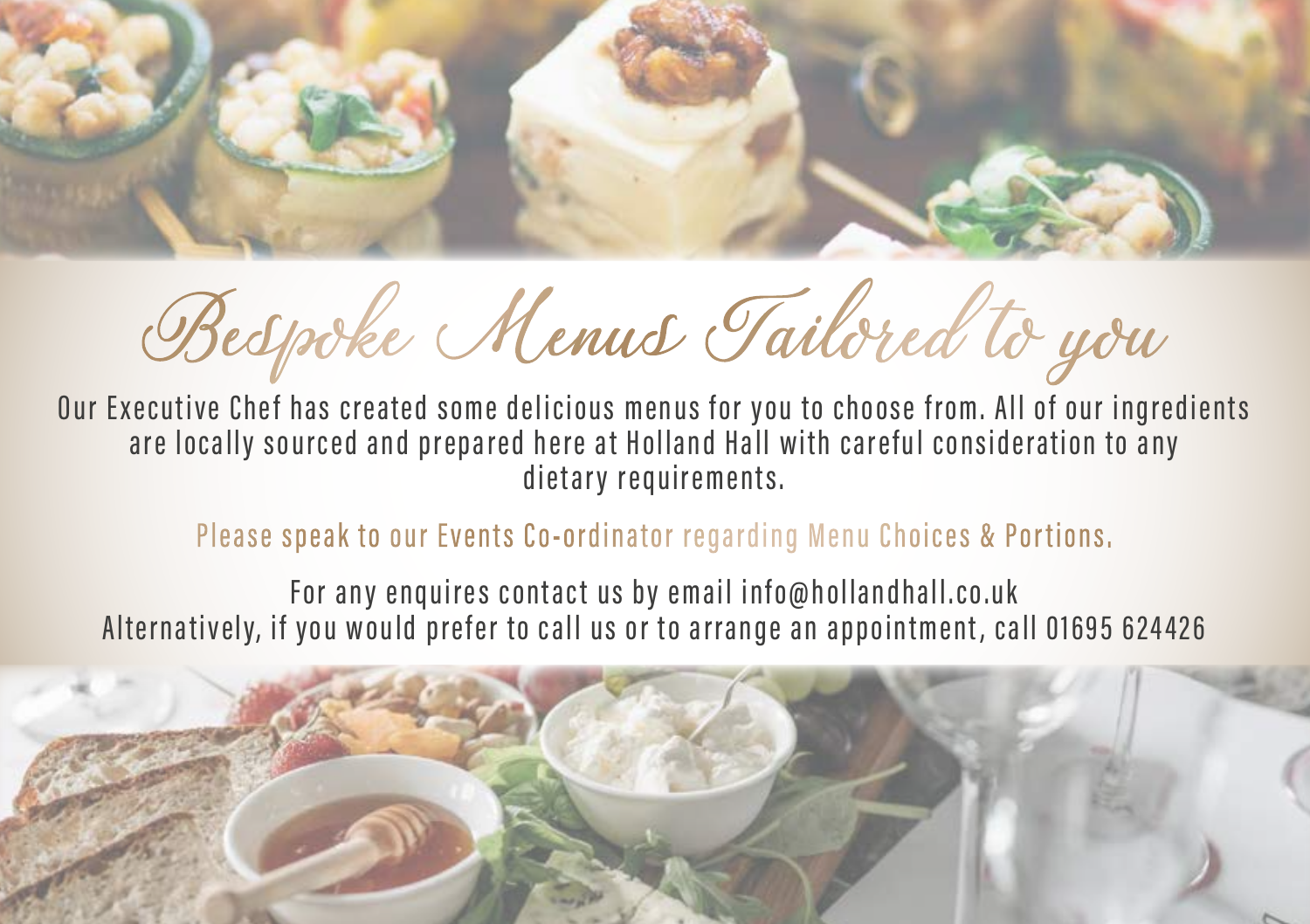Professional,

compassionate,

dedicated...